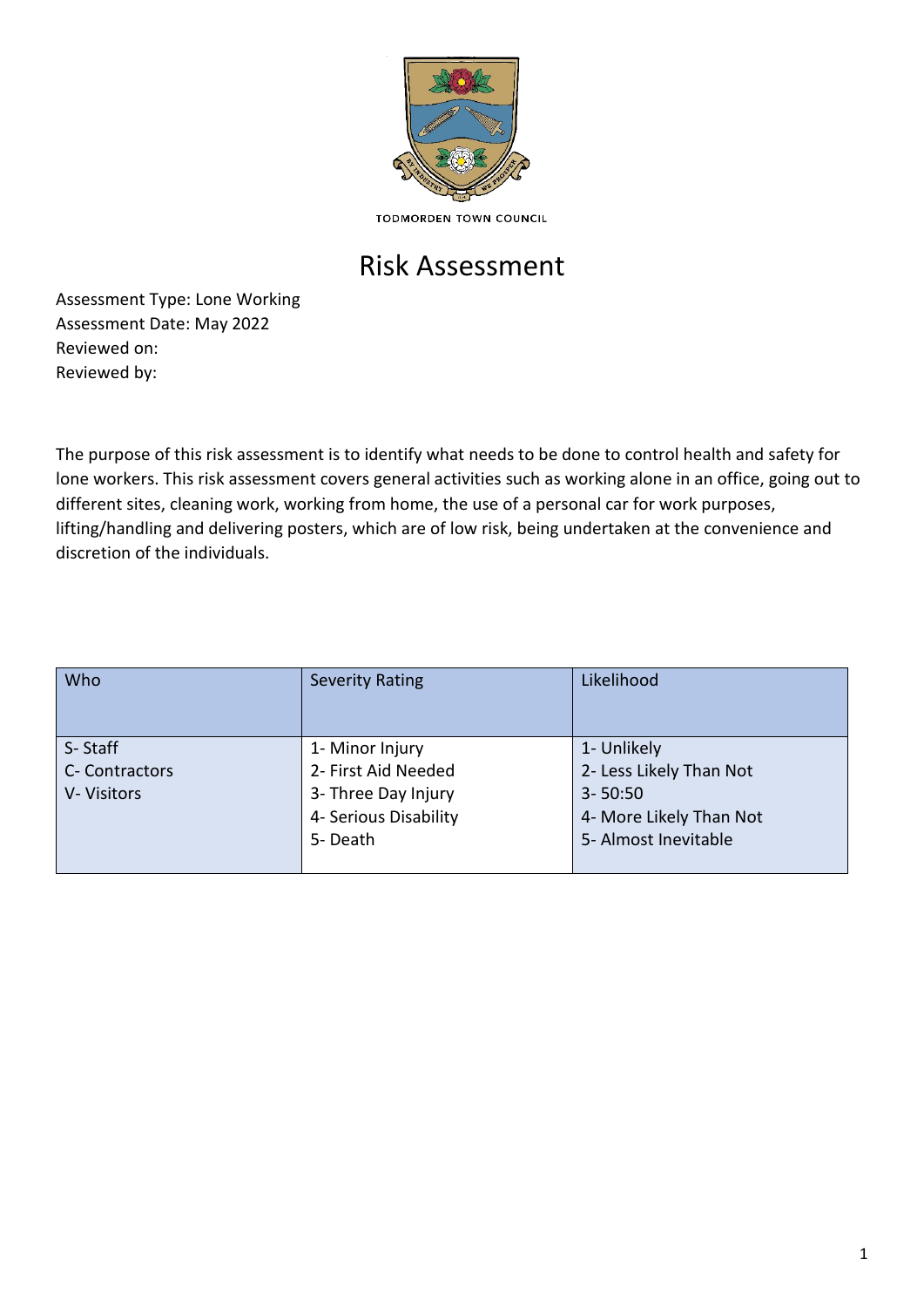| Hazards                                                                                                                                                                                                                                          | Who                         | <b>Risk Levels</b> |                |    | Minimising Risk By                                                                                                                                                                                                                                                                                                                                                                                                                                                                                                                                                                                                                                                          |                | Managed<br><b>Risk</b> |                |
|--------------------------------------------------------------------------------------------------------------------------------------------------------------------------------------------------------------------------------------------------|-----------------------------|--------------------|----------------|----|-----------------------------------------------------------------------------------------------------------------------------------------------------------------------------------------------------------------------------------------------------------------------------------------------------------------------------------------------------------------------------------------------------------------------------------------------------------------------------------------------------------------------------------------------------------------------------------------------------------------------------------------------------------------------------|----------------|------------------------|----------------|
|                                                                                                                                                                                                                                                  |                             | S                  |                | R  |                                                                                                                                                                                                                                                                                                                                                                                                                                                                                                                                                                                                                                                                             | $\mathsf{S}$   |                        | R              |
| Verbal and physical assault<br>Staff, either at the office or when visiting<br>clients, may suffer verbal or physical<br>assault from a member of the public.                                                                                    | S<br>$\vee$                 | $\vert$            | $\overline{4}$ | 16 | Staff are trained in dealing with potential violent customers and are<br>competent to assess the potential risks.<br>Staff are trained in first aid and have the knowledge of medical and other<br>emergency services.<br>Staff to write visit details in the office ins and outs notice board.<br>Staff issued with a mobile phone into which key emergency contacts have<br>been entered.<br>Staff to do a daily check to their work phone to confirm it is sufficiently<br>charged and it is working correctly.<br>Staff are fully trained and competent for the duties delegated to them.<br>Team to monitor staff ins and outs notice boards for visiting whereabouts. | 3              | 2                      | 6              |
| <b>Visiting potentially hazardous Locations</b><br>Staff might risk injury or ill health when<br>visiting premises which are poorly<br>maintained or contain technical hazards<br>e.g. sites/houses with poor electrics or<br>may have asbestos. | S<br>$\mathsf{C}$<br>$\vee$ | $\vert 4 \vert$    | 4              | 16 | Staff to undertake an assessment on awkward condition of sites and<br>evaluate the likely risks e.g. fall hazards. Where hazardous conditions are<br>identified, additional control measures need to be agreed by staff.<br>Agreed procedures to deal with no returns or incidents.                                                                                                                                                                                                                                                                                                                                                                                         | $\overline{3}$ | $\overline{2}$         | 6              |
| <b>Manual handling</b><br>Paper and office equipment.<br>Staff may risk injuries such as strains or<br>bruises from handling heavy objects.                                                                                                      | S<br>C<br>$\vee$            | $\vert$            | $\overline{2}$ | 8  | Staff are trained in manual handling.<br>Trolley to be available to transport boxes of paper and other heavy items<br>where needed.<br>Items not to be stored above head height (1.5m) where possible.<br>No heavy stock on top shelves.<br>Staff advised not to lift or move items unless this can be done safely.<br>Additional trained staff may be required to move large/heavy equipment<br>and such work should be planned in the work programme.                                                                                                                                                                                                                     | 3              | $\mathbf{1}$           | $\overline{3}$ |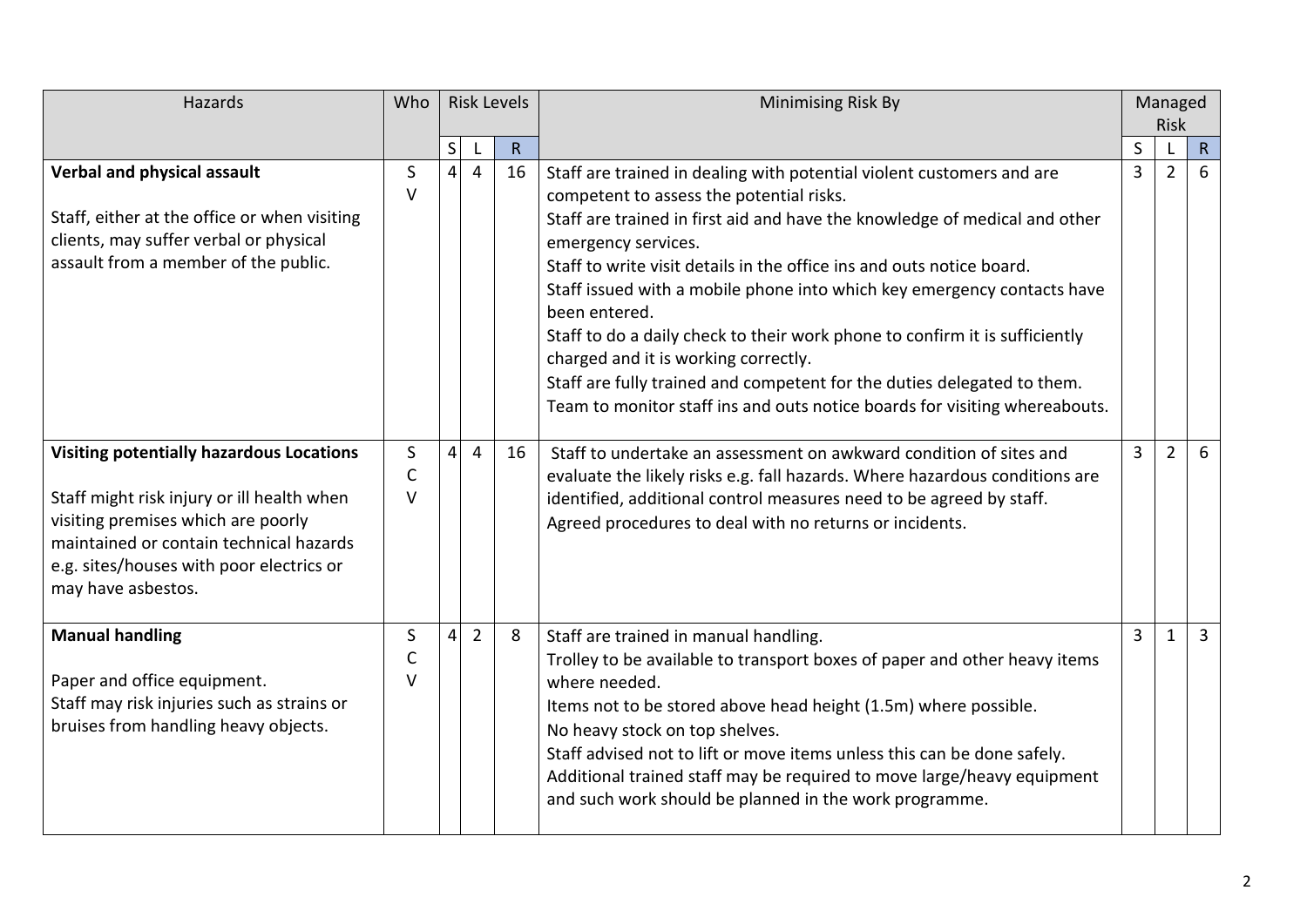| <b>Slip and Trips</b><br>Staff, contractors and visitors may be<br>injured if they trip over objects or slip on<br>spillages.                    | S<br>C<br>$\vee$  | 4              | $\overline{2}$ | 8  | General good house keeping such as clear up spills in kitchen promptly<br>and keep walkways clear.<br>All areas should be well lit, particularly stairs and emergency exits.<br>Trailing leads or cables managed.<br>Staff to keep work area clear e.g. no boxes left in the walkways and<br>deliveries stored immediately in suitable locations.                                                                                                         | 3 | $\overline{2}$ | 6              |
|--------------------------------------------------------------------------------------------------------------------------------------------------|-------------------|----------------|----------------|----|-----------------------------------------------------------------------------------------------------------------------------------------------------------------------------------------------------------------------------------------------------------------------------------------------------------------------------------------------------------------------------------------------------------------------------------------------------------|---|----------------|----------------|
| <b>Working at height</b><br>E.g. Filing on top shelves or changing light<br>bulbs.<br>Falls from any height can cause bruising<br>and fractures. | S<br>$\mathsf{C}$ | 4              | 4              | 16 | Staff trained on working at height.<br>working at height risk assessment undertaken.<br>Staff to be trained on the use of ladders and step ladders.<br>Working at height to be prohibited for lone workers.                                                                                                                                                                                                                                               | 4 | $\overline{2}$ | 8              |
| <b>Electrocution</b><br>Staff could get electric shocks or burns<br>from using faulty electric equipment.                                        | S<br>C            | 5 <sup>1</sup> | 3              | 15 | Electrical fixed wiring to be checked every 5 years or as required.<br>Portable electric equipment tested on a yearly basis or after significant<br>use.<br>Staff to visually monitor equipment prior and after use for damage or any<br>defects.<br>Damaged or defective equipment to be secured to avoid accidental use.<br>Staff know where fuse box is and how to safely switch off electricity in an<br>emergency.<br>Access to fuse box kept clear. | 4 | $\overline{2}$ | 8              |
| <b>Fire</b><br>If trapped, staff could suffer injuries such<br>as burns, Scolds and<br>Fire damage.                                              | S<br>C<br>$\vee$  | 4              | 3              | 12 | Staff trained in emergency procedures and use of fire fighting equipment.<br>Staff familiar with fire alarms and location of equipment and emergency<br>exits.<br>Emergency exits kept clear of obstructions.<br>Fire risk assessment undertaken.                                                                                                                                                                                                         | 4 | 1              | $\overline{4}$ |